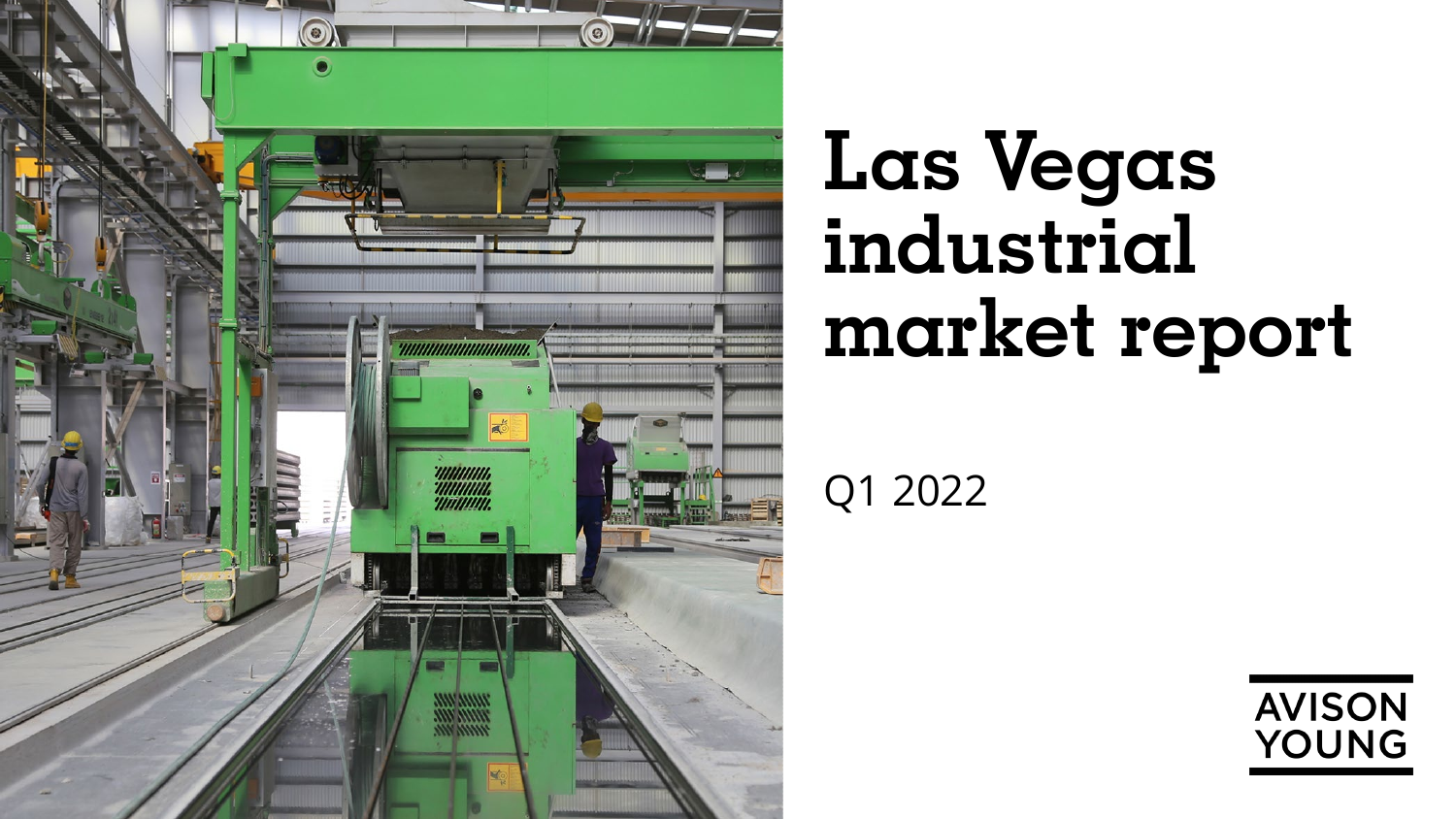### **Industrial market trends**

# **01 02 03**

### **Industrial hiring drives labor market recovery**

The unemployment rate in Las Vegas declined to 5.0% as of March 2022, a notable improvement relative to the 10.3% rate a year prior. Industrial specific employment reached 190,700 workers in March 2022, 6.1% higher than the pre-pandemic peak from November 2019.

The employment gain in industrial specific roles aligns with the increased activity levels in the industrial market in recent years. Expect continued strength in manufacturing and warehouse hiring as industrial tenants look to adequately support their business operations.

## **High demand levels outpace supply**

Market fundamentals remained strong through the first quarter of 2022 as the market recorded a seventh consecutive quarter of positive net absorption. Additionally, total vacancy rates declined to just 1.8% in the quarter.

### **Our take on this trend… Our take on this trend… Our take on this trend…**

The Las Vegas industrial market simply has more demand than the existing market inventory can meet, resulting in rising rental rates and recordlow vacancies. Limited land availability for future development is another contributing factor that will result in demand outpacing supply for the foreseeable future.

## **Record level of construction activity**

Industrial tenants should be relieved to know that there is more than 7.5 msf of industrial space under development. This construction space comes from 37 projects largely concentrated in North Las Vegas, Speedway, and Southeast Las Vegas/Henderson.

The 7,533,102 sf in ongoing construction activity is more than 1 million sf higher than the amount of space in development at the end of 2021. Many of these projects are scheduled to deliver in the second half of 2022 or early 2023, which should address some of the excess demand for industrial space.

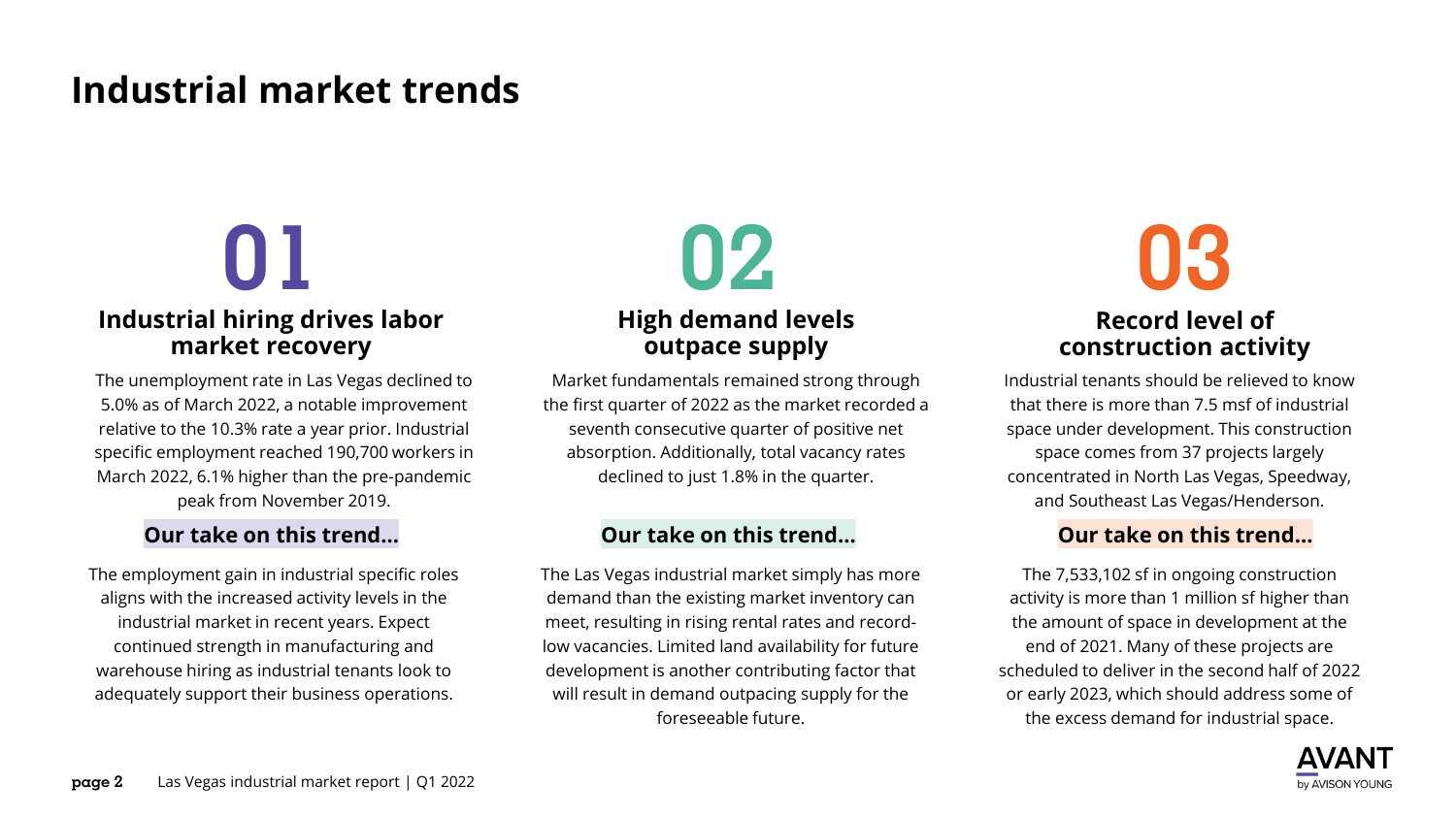### **Industrial market indicators**





**page 3** Las Vegas industrial market report | Q1 2022 
<sup>© 2022 Avison Young. All rights reserved. E. & O.E.: The information contained herein was obtained from<br>Sources which we deem reliable and, while thought to be correc</sup> sources which we deem reliable and, while thought to be correct, is not guaranteed by AvisonYoung.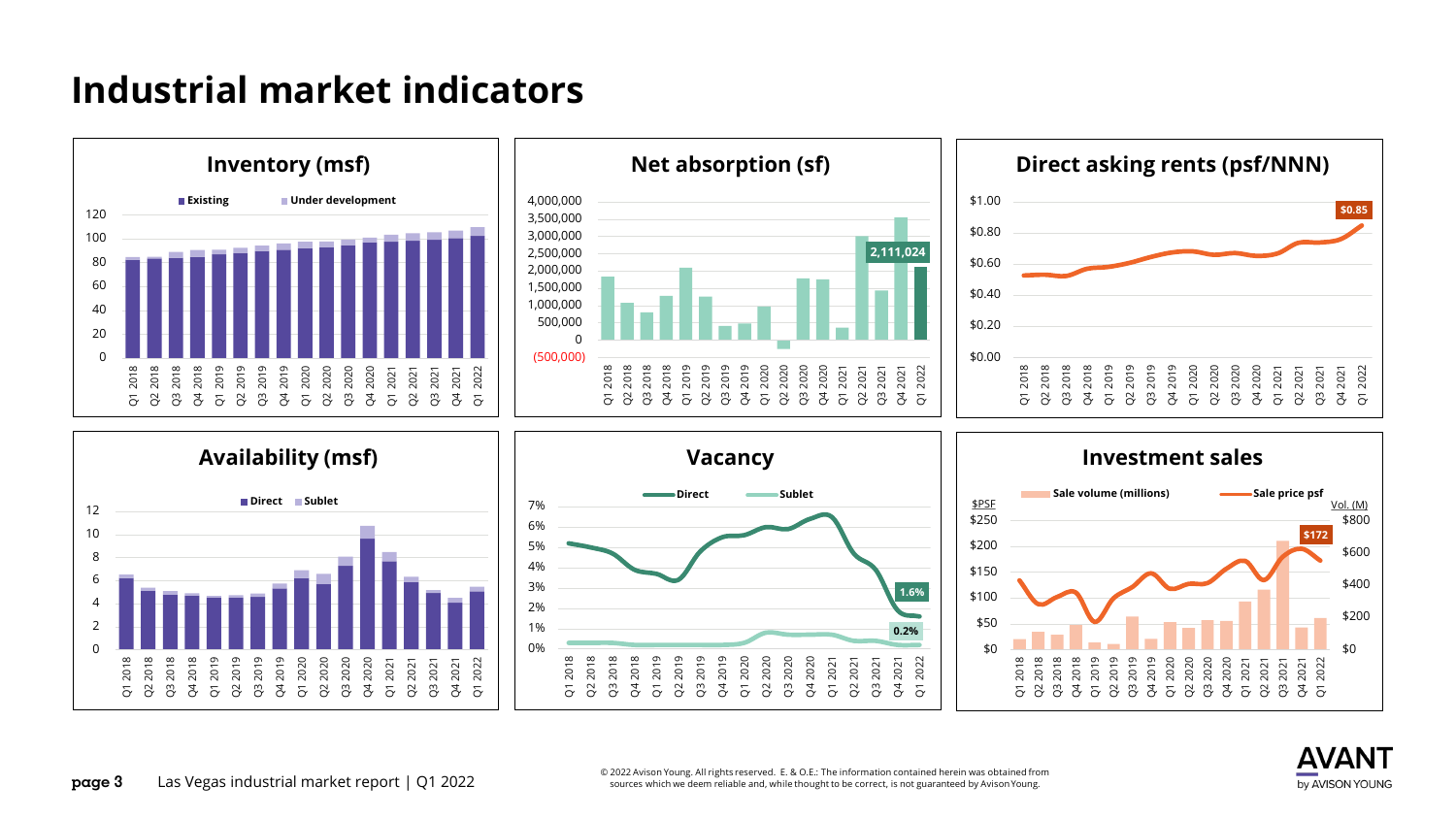### **Industrial market activity**

### **Recent leasing activity**

| Tenant name       | Address              | City      | Sign date | <b>Size</b> | Transaction type | Lease type | Term              | Rent (monthly) |
|-------------------|----------------------|-----------|-----------|-------------|------------------|------------|-------------------|----------------|
| Amazon            | 5801 N Nicco Way     | Las Vegas | Feb 2022  | 341,254     | Renewal          | Direct     | 10 years          | \$0.58 NNN     |
| Hagen USA         | Ann Rd & Beesley Dr  | Las Vegas | Feb 2022  | 201,500     | <b>New</b>       | Direct     | 10 years 4 months | \$0.69 NNN     |
| evTerra Recycling | 1085 Alper Center Dr | Henderson | Mar 2022  | 102,960     | New              | Direct     | 7 years 2 months  | \$0.76 NNN     |
| Lucky Top         | 5840 Donovan Way     | Las Vegas | Mar 2022  | 95,513      | <b>New</b>       | Direct     | 5 years           | \$0.96 NNN     |
| Felix Lighting    | 7465 Dean Martin Dr  | Las Vegas | Feb 2022  | 30,476      | New              | Direct     | 5 years 3 months  | \$0.96 NNN     |

### **Recent sales activity**

| Buyer                                  | Address                       | City            | Sale date | <b>Size</b> | Sale price    | Sale price psf | Seller                            |
|----------------------------------------|-------------------------------|-----------------|-----------|-------------|---------------|----------------|-----------------------------------|
| Pauls Corp, Dream Alternatives Trust   | 5345 - 5445 E Centennial Pkwy | North Las Vegas | Jan 2022  | 683,436     | \$123,888,000 | \$181          | CapRock Partners                  |
| Invesco Real Estate                    | 1635 - 1645 Amigo St          | Henderson       | Feb 2022  | 154,435     | \$25,000,000  | \$162          | <b>Brass Cap Development</b>      |
| TA Realty                              | 6620 Escondido St             | Las Vegas       | Jan 2022  | 153,120     | \$20,200,000  | \$132          | MAS Investments                   |
| <b>MCA Realty</b>                      | 7201 W Post Rd                | Las Vegas       | Feb 2022  | 80,677      | \$16,900,000  | \$209          | JMAC Industries                   |
| Nicola Wealth Real Estate Acquisitions | 249 – 257 Elliott Rd          | Henderson       | Mar 2022  | 86,274      | \$16,175,000  | \$187          | Sierra Nevada Property Management |

#### **Large contiguous space availabilities**

| Owner                   | <b>Address</b>      | City            | Date available   | Block size | <b>Floors</b> | Lease type | Asking rent | Landlord broker  |
|-------------------------|---------------------|-----------------|------------------|------------|---------------|------------|-------------|------------------|
| Dermody Properties      | 6550 Bruce St       | Las Vegas       | Vacant           | 95,600     |               | Sublease   | \$0.95 NNN  | CBRE             |
| <b>Clarion Partners</b> | 4980 Statz St       | North Las Vegas | June 2022        | 64,440     |               | Direct     |             | Colliers         |
| Marvin Schmidt          | 7485 Commercial Way | Henderson       | <b>July 2022</b> | 53,204     |               | Direct     | \$0.94 NNN  | <b>MDL Group</b> |

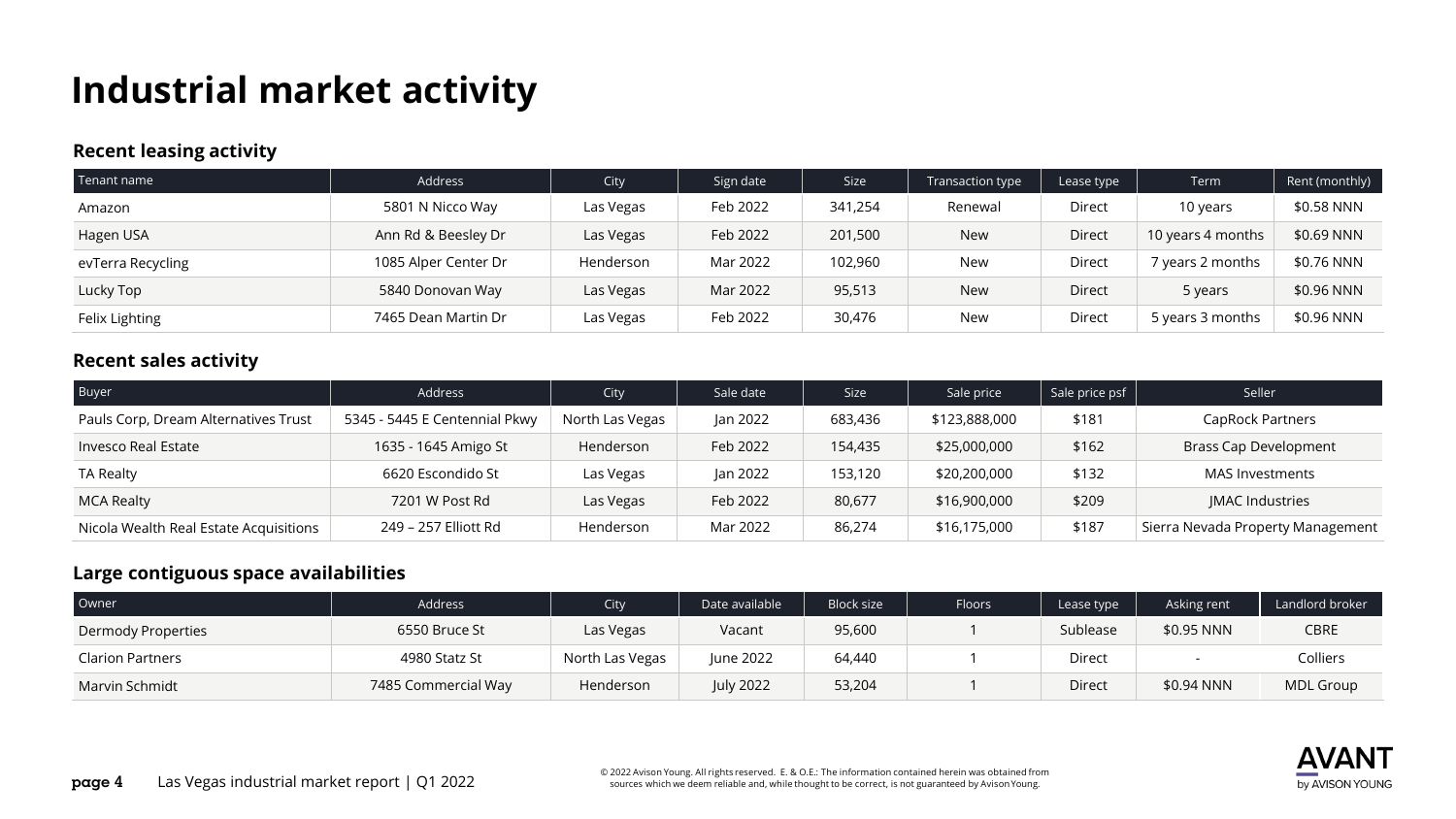### **Industrial market stats by submarket & product type**

|                              |                |                          | Vacancy                  |                          | <b>Net Absorption</b>    | <b>SF Under</b>          |              |        | <b>Average Asking Rent (NNN)</b> |
|------------------------------|----------------|--------------------------|--------------------------|--------------------------|--------------------------|--------------------------|--------------|--------|----------------------------------|
| <b>By Submarket</b>          | Inventory (sf) | <b>Total %</b>           | W/D                      | <b>Flex</b>              | <b>1Q22</b>              | <b>Construction</b>      | <b>Total</b> | W/D    | <b>Flex</b>                      |
| Airport/E Las Vegas          | 8,140,434      | 2.10%                    | 2.20%                    | 1.40%                    | 278                      | 79,200                   | \$1.00       | \$0.95 | \$1.06                           |
| Central Las Vegas            | 8,066,476      | 0.60%                    | 1.90%                    | 0.00%                    | $-10,099$                | $\overline{\phantom{a}}$ | \$0.76       | \$0.75 | \$0.97                           |
| N Las Vegas                  | 37,190,478     | 1.20%                    | 1.20%                    | 5.00%                    | 354,985                  | 2,390,311                | \$0.63       | \$0.62 | \$1.00                           |
| NW Las Vegas                 | 301,851        | $\sim$                   | $\sim$                   | $\sim$                   | 866                      | $\sim$                   | \$1.18       | \$1.00 | \$1.20                           |
| SE LV/Henderson              | 13,998,411     | 4.40%                    | 4.40%                    | $\overline{\phantom{a}}$ | 96,131                   | 2,016,855                | \$0.85       | \$0.85 | $\sim$                           |
| SW Las Vegas                 | 19,704,040     | 1.20%                    | 0.70%                    | 6.20%                    | 281,064                  | 348,992                  | \$1.23       | \$0.86 | \$1.52                           |
| Speedway                     | 11,184,597     | 1.20%                    | 1.30%                    | 0.00%                    | 1,328,926                | 2,033,444                | \$0.73       | \$0.73 | $\sim$                           |
| W Las Vegas                  | 3,623,328      | 4.00%                    | 4.10%                    | 4.00%                    | $-36,729$                | $\sim$                   | \$0.89       | \$0.83 | \$1.25                           |
| <b>Outlying Clark County</b> | 68,000         | $\overline{\phantom{a}}$ | $\overline{\phantom{a}}$ | $\overline{\phantom{a}}$ | $\overline{\phantom{a}}$ | 664,300                  | \$0.75       | \$0.75 | $\sim$                           |
| <b>Market Total</b>          | 102,277,615    | 1.80%                    | 1.80%                    | 1.70%                    | 2,015,422                | 7,533,102                | \$0.85       | \$0.80 | \$1.34                           |

| <b>By Product Type</b>   | Inventory (sf) | Vacancv | <b>10 Absorption</b> | <b>SF Under Construction</b> | <b>Available Sublease</b> | <b>Average Asking Rent (NNN)</b> |
|--------------------------|----------------|---------|----------------------|------------------------------|---------------------------|----------------------------------|
| Warehouse / Distribution | 92.128.405     | .80%    | 2,105,010            | 7.533.102                    | 371,672                   | \$0.80                           |
| Flex                     | 10,149,210     | .70%    | 6,014                | $\sim$                       | 14.671                    | \$1.34                           |
| <b>Market Total</b>      | 102,277,615    | 1.80%   | 2.111.024            | 7,533,102                    | 386,343                   | \$0.85                           |